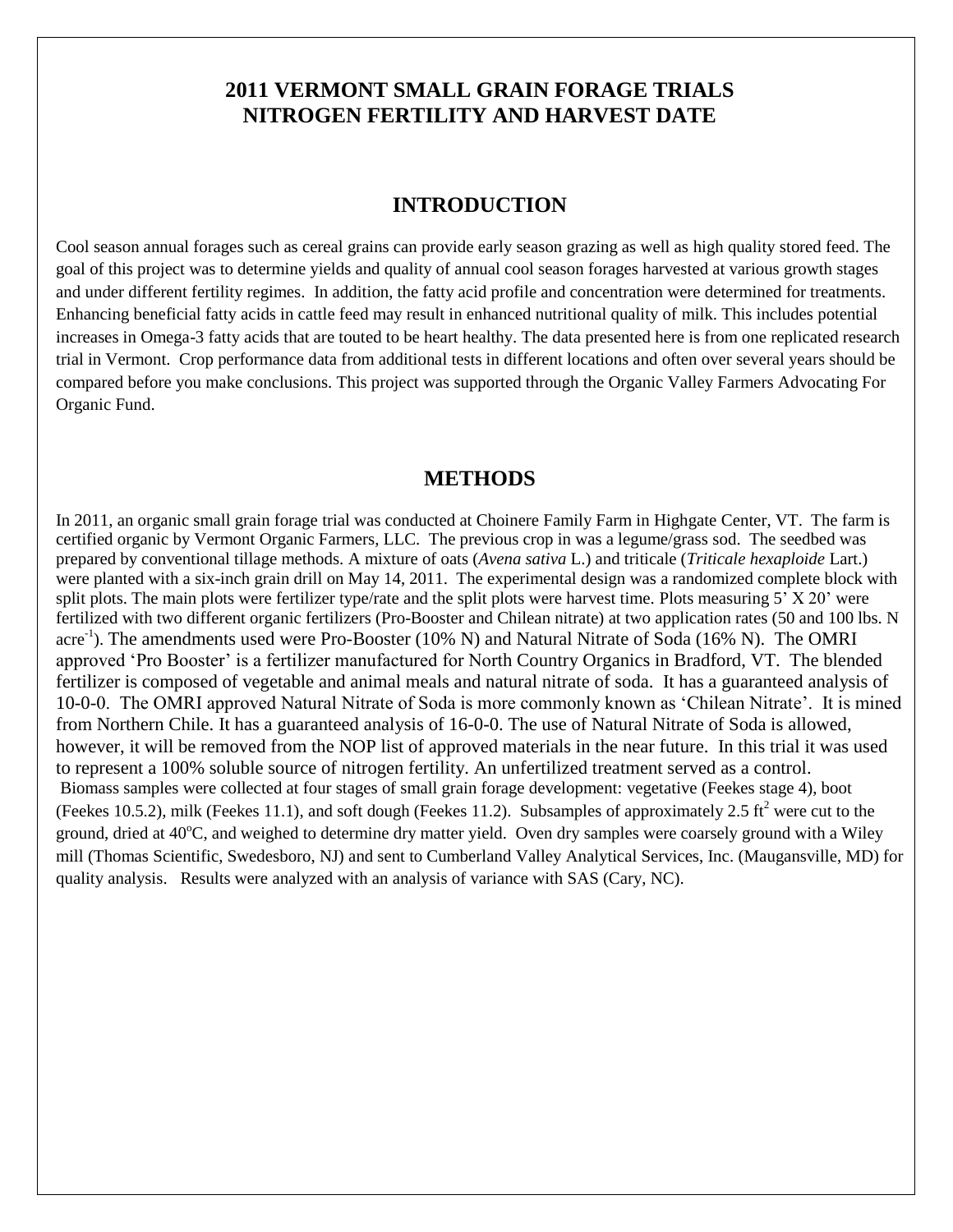| <b>Trial Information</b> | <b>Choinere Family Farm, Highgate, VT</b>     |
|--------------------------|-----------------------------------------------|
| Soil type                | Georgia stoney loam                           |
| Previous crop            | Sod                                           |
| Row width (in.)          | 6                                             |
| Planting date            | $14$ -May                                     |
| Harvest dates:           |                                               |
| Vegetative               | $27$ -June                                    |
| <b>Boot</b>              | $7$ -July                                     |
| Milk                     | $25$ -July                                    |
| Soft Dough               | 3-August                                      |
| Seeding rate             | 125 lbs $\arccos 1$                           |
| Manure applications      | 10 tons $\arccos 1$ solid - fall 2010         |
|                          | 5000 gallons $\arccos 1$ liquid - spring 2011 |

 **Table 1. Organic small grain forage trial information 2011.**

#### **SILAGE QUALITY**

Silage quality was analyzed by Cumberland Valley Analytical Forage Laboratory in Hagerstown, Maryland. Plot samples were dried, ground and analyzed for crude protein (CP), acid detergent fiber (ADF), neutral detergent fiber (NDF), and various other nutrients. The Nonstructural Carbohydrates (NSC) and Total Digestible Nutrients (TDN) were calculated from forage analysis data. Performance indices such as Net Energy Lactation (NEL) were calculated to determine forage value. Mixtures of true proteins, composed of amino acids, and nonprotein nitrogen make up the crude protein (CP) content of forages. The bulky characteristics of forage come from fiber. Forage feeding values are negatively associated with fiber since the less digestible portions of the plant are contained in the fiber fraction. The detergent fiber analysis system separates forages into two parts: cell contents, which include sugars, starches, proteins, non-protein nitrogen, fats and other highly digestible compounds; and the less digestible components found in the fiber fraction. The total fiber content of forage is contained in the neutral detergent fiber (NDF). Chemically, this fraction includes cellulose, hemicellulose, and lignin. Recently, forage testing laboratories have begun to evaluate forages for NDF digestibility. Evaluation of forages and other feedstuffs for NDF digestibility is being conducted to aid prediction of feed energy content and animal performance. Research has demonstrated that lactating dairy cows will eat more dry matter and produce more milk when fed forages with optimum NDF digestibility. Forages with increased NDF digestibility (dNDF) will result in higher energy values, and perhaps more importantly, increased forage intakes. Forage NDF digestibility can range from 20 to 80%. The NSC or non-fiber carbohydrates (NFC) include starch, sugars, and pectins.

Fatty acid content and profile of the feed samples were analyzed using a modified version of the direct transesterification method developed by Sukhija and Palmquist (1988). In brief, 1 mL of internal standard (1 mg C13:0 TAG/mL acetone), 2 mL of toluene, and 2 mL of 2% methanolic H<sub>2</sub>SO<sub>4</sub> acid were added to 500 mg of ground feed composites samples. The solution was heated at  $50^{\circ}$ C overnight. After cooling the samples to room temperature, 5 mL of 6% KHCO<sub>3</sub> solution and 1 mL of hexane were added. The samples were mixed and centrifuged at 500 x *g* for 5 min. The resulting hexane layer was dried and cleaned over a mixture of  $Na_2SO_4$  and charcoal. An aliquot of the solution, containing the fatty acid methyl esters (FAME), was taken for GLC analysis. The analysis of FAME extracts was performed on a GC-2010 gas chromatograph (Shimadzu, Kyoto, Japan) equipped with a split injector, a flame ionization detector, an autosampler (model AOC-20s; Shimadzu), and a 100 m CP-Sil 88 fused-silica capillary column (100 m  $\times$  0.25 mm i.d.  $\times$  0.2 µm film thickness; Varian Inc., Palo Alto, CA) The injector and detector were both maintained at 250°C. Hydrogen was used as carrier gas at a linear velocity of 30 cm/sec. The sample injection volume was 1 μL at a split ratio of 1:50. The oven program used was: initial temperature of 45°C held for 4 min, programmed at 13°C/min to 175°C held for 27 min, then programmed at 4°C/min to 215°C held for 35 min. Integration and quantification was based on the FID response and achieved with GC solution software (version 2.30.00, Shimadzu, Kyoto, Japan). Identification of FAME was accomplished by comparison of relative retention times with commercial FAME standards. Total fatty acid content was determined using C13:0 as an internal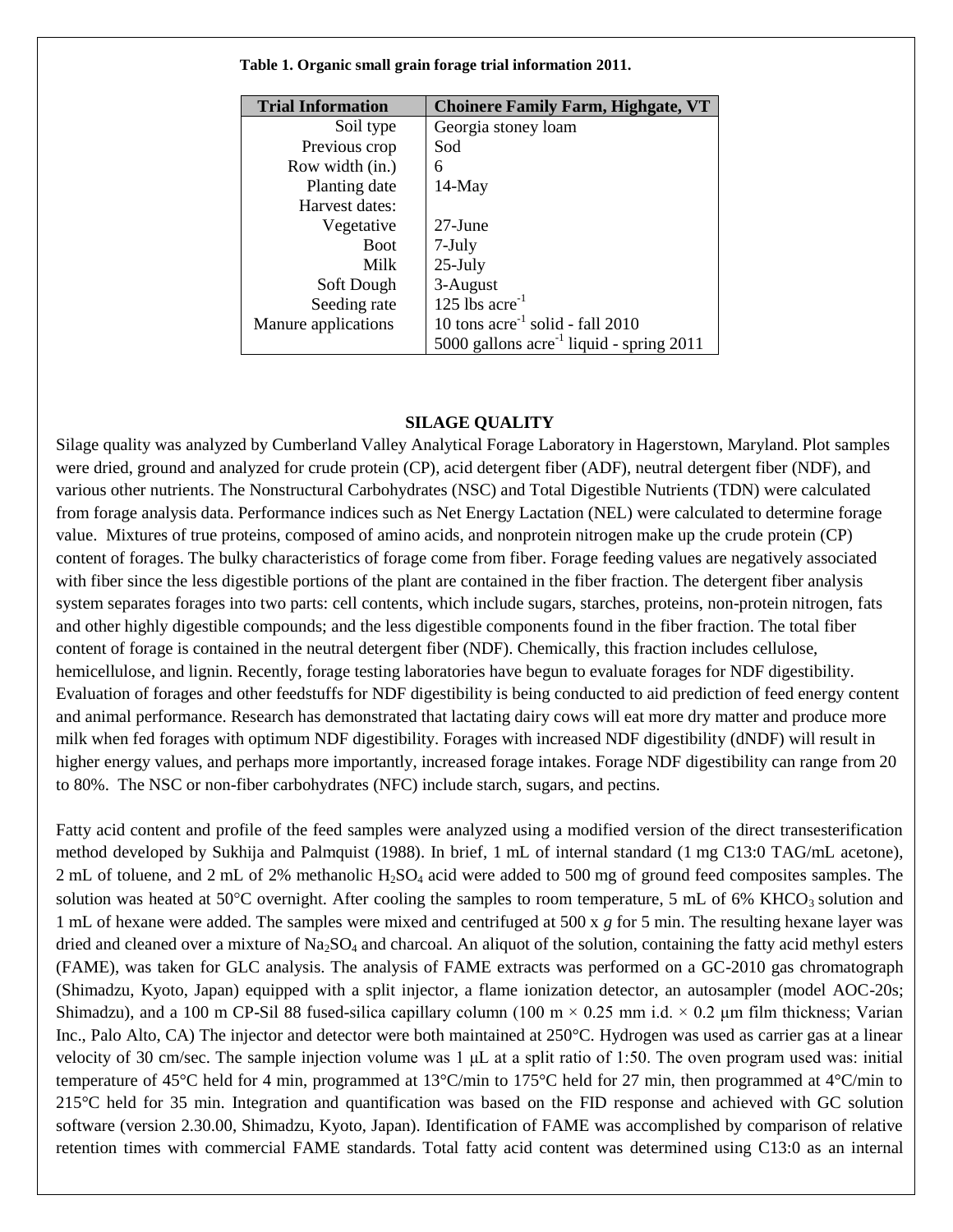standard. The fatty acid results were expressed as percentages (weight/weight) of fatty acids detected with a chain length between 10 and 24 carbon atoms. The lowest level of detection was <0.001g/100g fatty acids and is reported as not detectable (ND).

#### **LEAST SIGNIFICANT DIFFERENCE (LSD)**

Variations in yield and quality can occur because of variations in genetics, soil, weather, and other growing conditions. Statistical analysis makes it possible to determine, whether a difference among varieties is real or whether it might have occurred due to other variations in the field. At the bottom of each table a LSD value is presented for each variable (i.e. yield). Least Significant differences (LSD's) at the 10% level of probability are shown. Where the difference between two treatments within a column is equal to or greater than the LSD value at the bottom of the column, you can be sure in 9 out of 10 chances that there is a real difference between the two varieties. Treatments that were not significantly lower in performance than the highest value in a particular column are indicated with an asterisk. In the example below A is significantly different from C but not from B. The difference between A and B is equal to 1.5 which is less than the LSD value of 2.0. This means that these varieties did not differ in yield. The difference between A and C is equal to 3.0 which is greater than the LSD value of 2.0. This means that the yields of these varieties were significantly different from one another. The asterisk indicates that B was not significantly lower than the top yielding variety.

| Yield  |
|--------|
| 6.0    |
| $7.5*$ |
| $9.0*$ |
| 2.0    |
|        |

# **RESULTS AND DISCUSSION**

Seasonal precipitation and temperature recorded at a weather station in close in proximity to Highgate Center, VT is reported in Table 2. This season started off with above average precipitation in April and May. However, precipitation was below average during each harvest date. Growing Degree Days (GDD) for the small grain season in Highgate Center was 4015, which was 113 GDD above the 30-year average.

| Highgate Center, VT           | May     | June    | July    | August  |
|-------------------------------|---------|---------|---------|---------|
| Average Temperature (F)       | 56.0    | 65.0    | 70.0    | 68.0    |
| Departure from Normal         | 0.00    | $-0.50$ |         | $-0.50$ |
|                               |         |         |         |         |
| Precipitation (inches)        | 7.57    | 2.18    | 2.58    | 5.42    |
| Departure from Normal         | 4.64    | $-1.03$ | $-0.83$ | 1.57    |
|                               |         |         |         |         |
| Growing Degree Days (base 32) | 729     | 1023    | 1163    | 1100    |
| Departure from Normal*        | $-15.5$ | 60.0    | 32.6    | 35.7    |

 **Table 2. Seasonal weather data collected near Highgate Center, VT 2011.**

\* Historical averages are for 30 years of data (1971-2000)

#### **Harvest Stage**

The small grains were harvested at the vegetative (8-10 inches in height), boot, milk, and soft dough stages.

Yield and quality of the oat/triticale mixture varied significantly by harvest stage. Yields increased with maturity, averaging 7152 lbs acre<sup>-1</sup> dry matter in the soft dough stage (Table 3). Crude protein levels were highest in the vegetative stage. Acid Detergent Fiber (ADF), Neutral Detergent Fiber (NDF), Net Energy of Lactation (NEL) and Total Digestible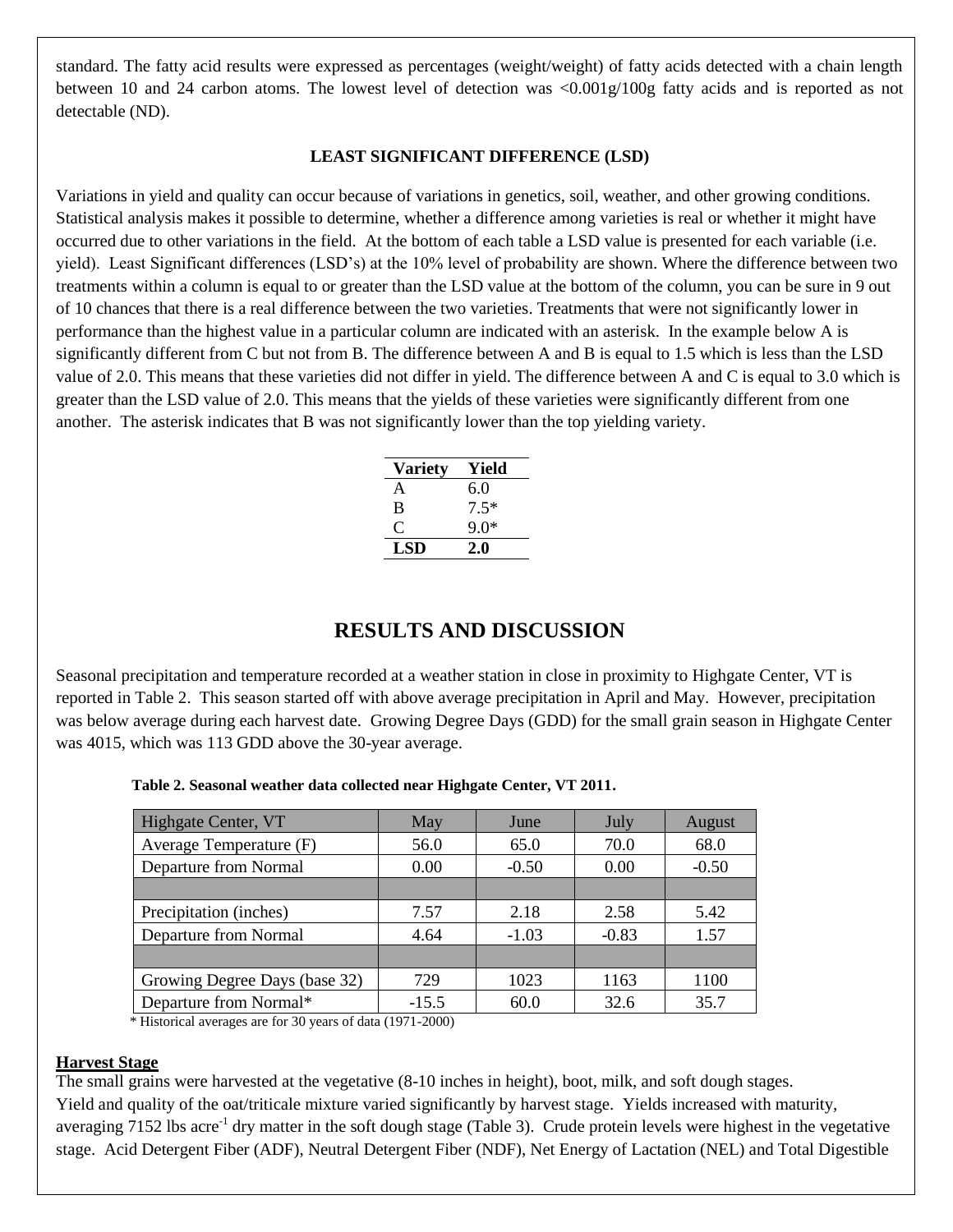Nutrients (TDN) were all most favorable in the vegetative stage (Figure 1). The highest forage quality is generally seen during the leafy, vegetative stage of growth, and the results of this study follow that trend (Figure 4). However, this is also the period of lowest yield. The NDF, the percent of cell wall material in the forage, is negatively correlated with intake potential in ruminants, and therefore, a lower number is desirable, which we saw in the vegetative stage. ADF, the percentage of highly indigestible plant material in the forage, is negatively correlated with digestibility, and a number below 35% is desirable. The average ADF value in this trial was below 35% for the vegetative, milk, and soft dough harvests, indicating that the oats and triticale are a good option for forage when harvested at these stages.

The vegetative stage would represent forage available for pasture. In terms of stored feed small grains are usually harvested in the boot or soft dough stage. The advantages of harvesting in the boot stage included increased CP and dNDF. Boot stage forage quality is often similar to first cut perennial forage grasses. Harvesting in the soft dough stages will provide the highest yields but generally the lowest CP. The primary reason to harvest in the soft dough stage is to have higher starch in the forage. The soft dough forage had a starch content of 51.2%. However, the fiber content increases due to the stem and stalks beginning to maturate. Overall, as the grain begins to fill with starch this causes a dilution effect on other fiber components.

|  |  |  |  | Table 3. Spring forage yield and quality results averaged across treatments. |
|--|--|--|--|------------------------------------------------------------------------------|
|--|--|--|--|------------------------------------------------------------------------------|

|                      | DM Yield | Moisture | $\rm CP$ | ADF     | <b>NDF</b> | <b>NEL</b> | dNDF    | <b>NSC</b> | <b>TDN</b> | <b>Starch</b> | <b>NFC</b> |
|----------------------|----------|----------|----------|---------|------------|------------|---------|------------|------------|---------------|------------|
| <b>Harvest Stage</b> | lbs acre | %        | %        | %       | $\%$       | $\%$       | $\%$    | $\%$       | $\%$       | $\%$          | $\%$       |
| Vegetative           | 1665     | 68.8     | $22.1*$  | $28.5*$ | 49.1*      | $0.670*$   | 35.8    | 10.9       | $64.7*$    | 10.9          | 19.7       |
| <b>Boot</b>          | 3898     | $76.7*$  | 16.7     | 38.6    | 61.3       | 0.594      | $39.5*$ | 6.5        | 58.0       | 18.1          | 13.7       |
| Milk                 | 5871     | 62.1     | 12.6     | 34.7    | 57.6       | 0.626      | 26.8    | 15.1       | 60.7       | 38.1          | 21.4       |
| Soft Dough           | 7152*    | 58.0     | 11.4     | 32.5    | 56.0       | 0.638      | 24.3    | $18.9*$    | 61.8       | $51.2*$       | $24.9*$    |
| Trial Mean           | 4647     | 66.4     | 15.7     | 33.6    | 56.0       | 0.632      | 31.6    | 12.9       | 61.3       | 29.6          | 19.9       |
| <b>LSD</b>           | 1092     | 2.67     | 0.69     | 0.97    | .09        | 0.008      | 0.69    | 0.86       | 0.70       | 2.38          | 0.95       |

\* Varieties with an asterisk indicate that it was not significantly different than the top performer NS - None of the varieties were significantly different from one another



**Figure 1. Neutral detergent fiber (NDF), acid detergent fiber (ADF), and non-structural carbohydrate (NSC) levels of oats and triticale forage at four different harvest times.**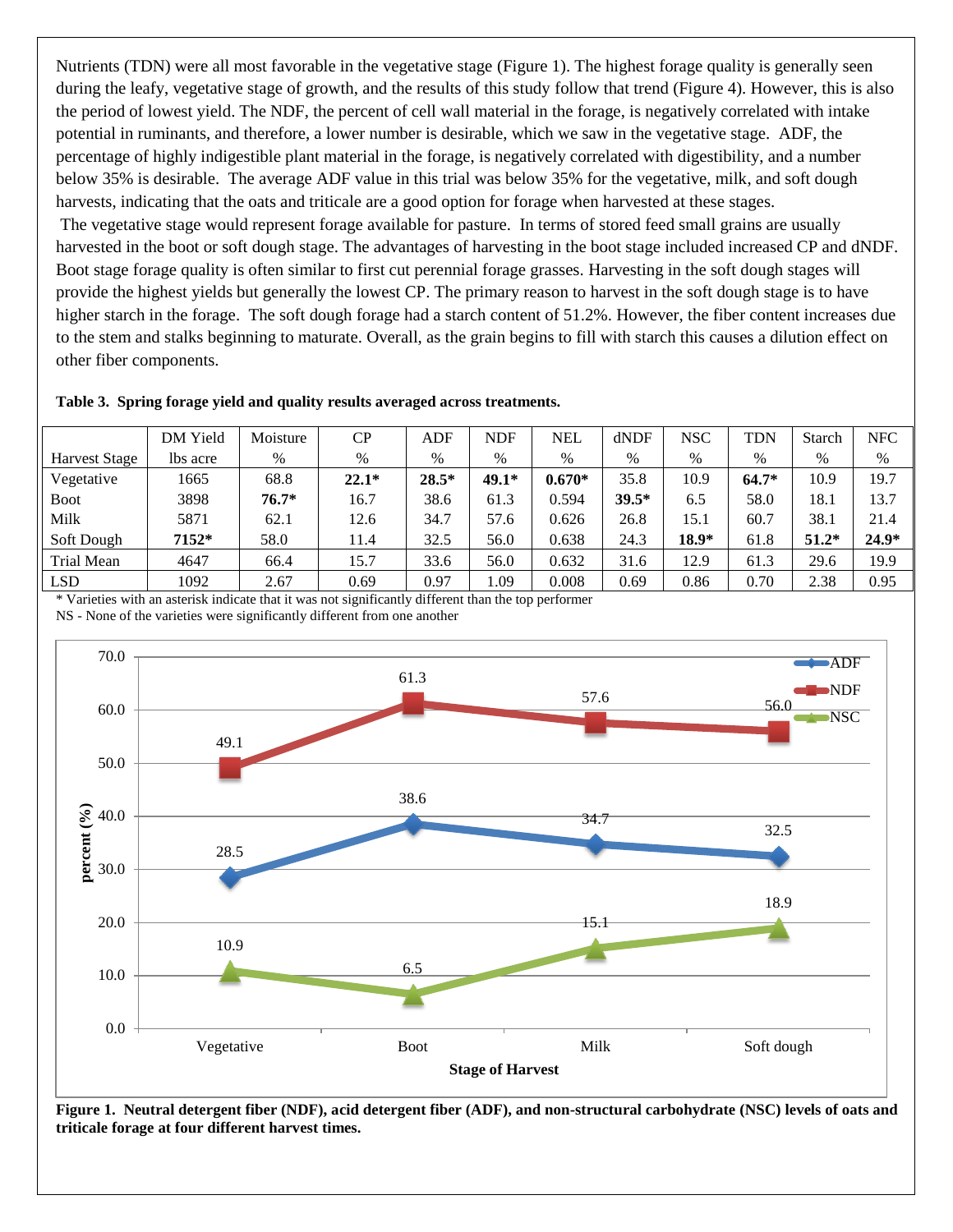The forage fatty acid (FA) profile and concentrations varied significantly depending on the stage of harvest (Table 4). Figure 2 depicts the change in forage fatty acid profile at four harvest stages. Omega 6s (gray dots) and Omega 3s (in solid gray) make up the poly-unsaturated fatty acids (PUFAs). PUFAs make up the majority of the FA during the vegetative stage (75%) but decrease to 51% of total FA by the soft dough harvest. Omega 3 FAs decrease dramatically with forage maturity. The highest levels of Omega 3 FAs are seen during the vegetative stage, when they make up 62% of total FA. The increase in the ratio of Omega 6 to Omega 3 FA from vegetative to soft dough harvest is due both to the decrease of Omega 3 FAs and increase of Omega 6 FAs with forage maturity. The levels of saturated fatty acids (gray squares) stay relatively constant, with a slight increase during the boot stage, whereas the amount of mono-unsaturated fatty acids (gray diamonds) increased about 20% when the forage reached the milk and soft dough stage. Overall, total concentrations of fatty acids were highest during the vegetative and milk stages. Total FA concentrations during the vegetative stage were 2.5 times greater than the boot stage.

|                          | Vegetative | <b>Boot</b> | <b>Milk</b> | <b>Soft Dough</b> | <b>Trial Mean</b> | <b>LSD</b> |
|--------------------------|------------|-------------|-------------|-------------------|-------------------|------------|
| SFA(%)                   | 22.0       | $34.7*$     | 23.4        | 25.2              | 26.3              | 0.92       |
| $SFA$ (mg $g^{-1}$ )     | $6.20*$    | 3.80        | $6.20*$     | 5.60              | 5.40              | 0.55       |
| C16(%)                   | 16.8       | $23.2*$     | 17.9        | 19.8              | 19.4              | 0.98       |
| $C16$ (mg $g^{-1}$ )     | $4.70*$    | 2.50        | 4.90*       | 4.40              | 4.10              | 0.47       |
| MUFA(%)                  | 2.40       | 4.00        | $22.7*$     | $23.6*$           | 13.2              | 1.54       |
| MUFA $(mg g^{-1})$       | 0.70       | 0.40        | $6.30*$     | $5.40*$           | 3.20              | 0.88       |
| PUFA (%)                 | $75.6*$    | 61.3        | 53.9        | 51.1              | 60.5              | 1.59       |
| PUFA $(mg g^{-1})$       | $21.7*$    | 6.90        | 14.2        | 11.5              | 13.6              | 1.44       |
| $C18:2$ LA $(%)$         | 13.3       | 15.4        | 31.6        | $39.3*$           | 24.9              | 1.21       |
| C18:2 LA $(mg g^{-1})$   | 3.80       | 1.70        | $8.50*$     | 8.90*             | 5.70              | 1.00       |
| C18:3 LNA (%)            | $62.1*$    | 45.6        | 22.2        | 11.8              | 35.4              | 2.58       |
| C18:3 LNA $(mg g^{-1})$  | $17.8*$    | 5.20        | 5.60        | 2.60              | 7.80              | 0.86       |
| Omega $3FA$ (%)          | $62.2*$    | 45.7        | 22.2        | 11.8              | 35.5              | 2.59       |
| Omega 3 FA $(mg g^{-1})$ | $17.8*$    | 5.20        | 5.60        | 2.60              | 7.80              | 0.86       |
| Omega 6 FA (%)           | 13.4       | 15.6        | 31.7        | $39.3*$           | 25.0              | 1.21       |
| Omega 6 FA $(mg g^{-1})$ | 3.80       | 1.70        | $8.60*$     | $8.90*$           | 5.80              | 1.01       |
| Total FA $(mg g^{-1})$   | $28.5*$    | 11.1        | $26.6*$     | 22.5              | 22.2              | 2.70       |
| Ratio Omega 6:           |            |             |             |                   |                   |            |
| Omega 3 FA               | 0.21       | 0.34        | 1.52        | 3.43              | 1.38              |            |

**Table 4. Average forage fatty acid profile (%- in grey) and concentration (mg g-1 -in white) at three harvest stages.**

*SFA Saturated Fatty Acids, MUFA mono-unsaturated fatty acids, PUFA poly-unsaturated fatty acids, LA linoleic acid, LNA linolenic acid.* \* Varieties with an asterisk indicate that it was not significantly different than the top performer in row.

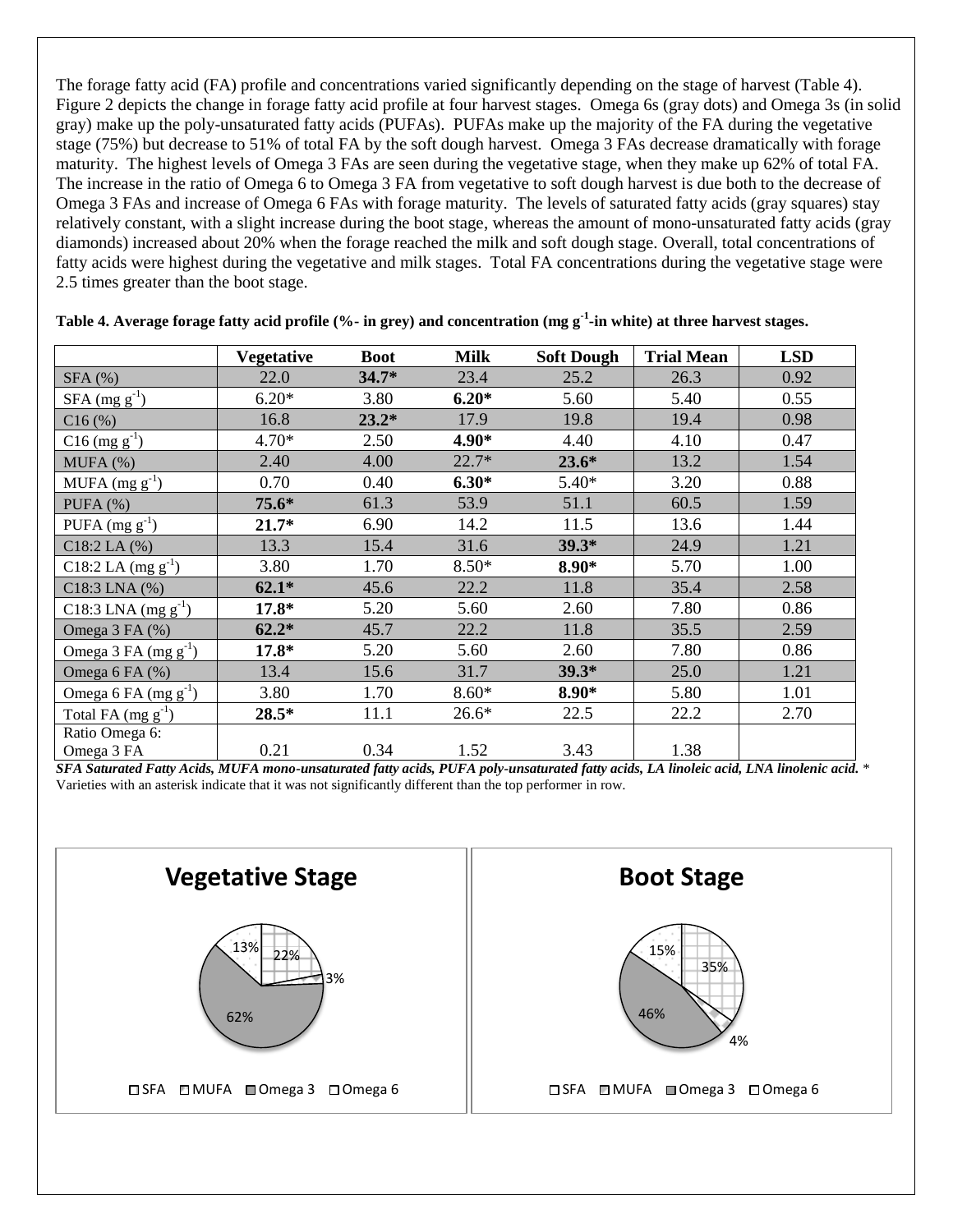



Overall, fertility type/rate did not significantly impact yield and most quality parameters of small grains grown for forage. A few exceptions were CP, which was higher than the control when fertilized with Pro-Booster at 100 or 50 lbs acre<sup>-1</sup> or Chilean Nitrate at 50 lbs acre<sup>-1</sup> (Table 5). Digestible NDF was also highest with Pro-Booster fertilizer at a rate of 50 lbs acre<sup>-1</sup>. Increasing nitrogen fertility generally will increase the concentration of CP in forages. However, too much nitrogen can cause other issues such as environmental pollution, increases soluble protein in feed, and lodging issues.

**Table 5. Spring forage yield and quality results averaged across harvest stage.** 

|                     | DM Yield  | Moisture | $\rm CP$ | <b>ADF</b> | <b>NDF</b> | <b>NEL</b> | dNDF    | <b>NSC</b> | <b>TDN</b> | <b>Starch</b> | <b>NFC</b> |
|---------------------|-----------|----------|----------|------------|------------|------------|---------|------------|------------|---------------|------------|
| <b>Treatment</b>    | lbs acre  | $\%$     | %        | $\%$       | $\%$       | $\%$       | $\%$    | $\%$       | $\%$       | $\%$          | $\%$       |
| Pro-Booster 50      | 4806      | 67.7     | $16.1*$  | 34.0       | 56.4       | 0.628      | $32.4*$ | 12.0       | 61.0       | 27.6          | 19.2       |
| Pro-Booster 100     | 4984      | 67.5     | $16.6*$  | 33.8       | 56.2       | 0.628      | $31.6*$ | 12.4       | 61.0       | 28.8          | 19.4       |
| Chilean nitrate 50  | 4481      | 67.2     | $15.9*$  | 33.1       | 55.2       | 0.638      | 30.6    | 13.3       | 61.8       | 30.9          | 20.4       |
| Chilean nitrate 100 | 4862      | 67.5     | 15.6     | 33.8       | 56.3       | 0.633      | $31.7*$ | 12.9       | 61.3       | 29.9          | 19.9       |
| Control             | 4373      | 64.2     | 15.0     | 33.4       | 55.9       | 0.633      | $31.6*$ | 13.2       | 61.4       | 30.1          | 20.4       |
| Trial Mean          | 4647      | 66.4     | 15.7     | 33.6       | 56.0       | 0.632      | 31.6    | 12.9       | 61.3       | 29.6          | 19.9       |
| LSD(p<0.10)         | <b>NS</b> | NS       | 0.85     | <b>NS</b>  | NS         | NS         | 0.84    | NS         | <b>NS</b>  | <b>NS</b>     | <b>NS</b>  |

\* Varieties with an asterisk indicate that it was not significantly different than the top performer

NS - None of the varieties were significantly different from one another

Overall, there were no significant differences in the fatty acid profile or concentrations when the fertility type and amount were averaged across harvest dates (Table 6). Other research has shown that nitrogen deficient forages would also be lower in fatty acids. The large amount of manure applied to the field many have impacted the ability for us to observe any fertility treatment impacts on fatty acid concentrations.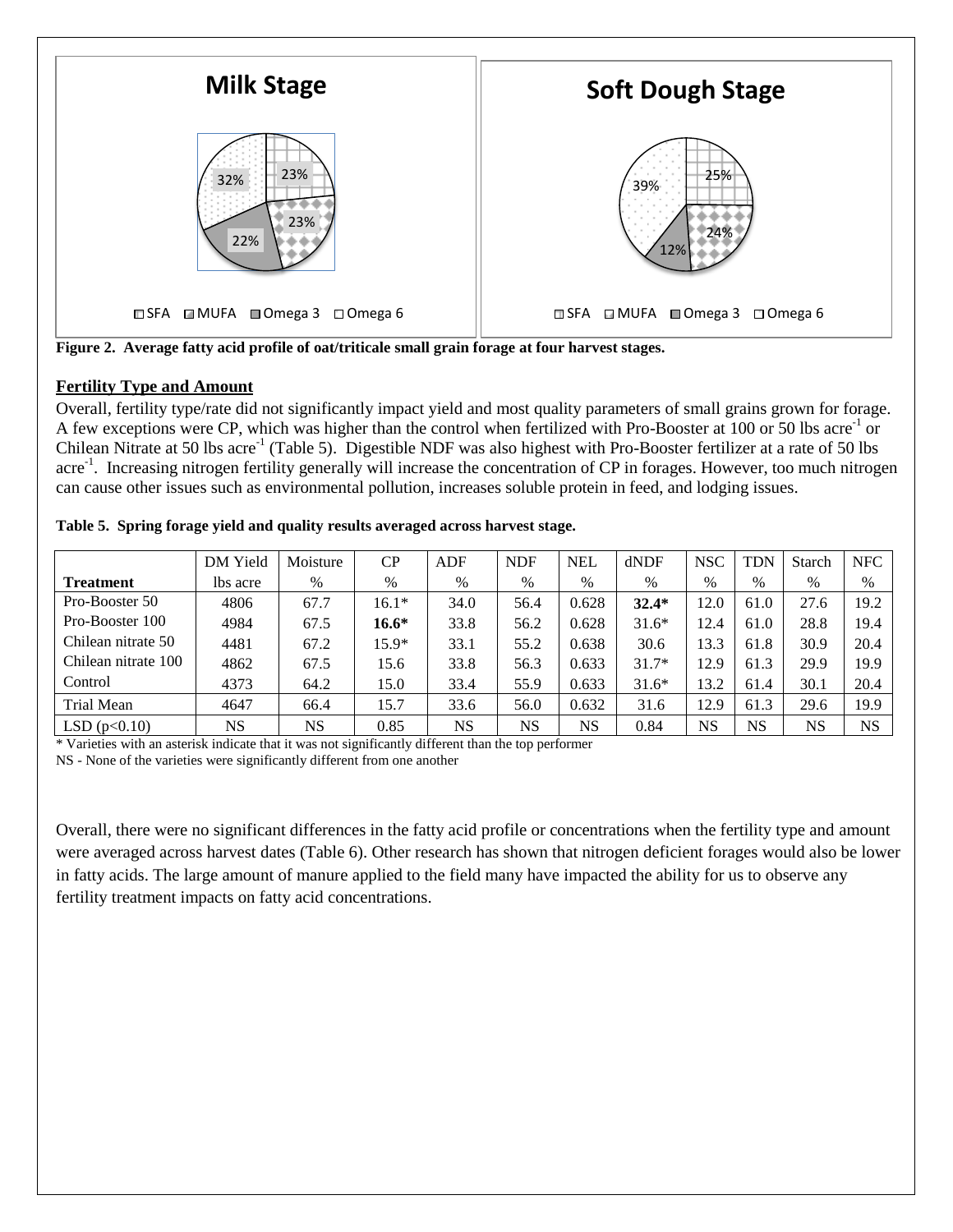**Table 6. Forage fatty acid profile (% in grey) and concentration (mg g-1 in white) of different fertility treatments and application rates (lbs acre-1 ).** 

|                                    | <b>Pro-Booster</b> | <b>Pro-Booster</b> | <b>Chilean</b> | <b>Chilean</b> |                | <b>Trial</b> |            |
|------------------------------------|--------------------|--------------------|----------------|----------------|----------------|--------------|------------|
|                                    | 50                 | 100                | nitrate 50     | nitrate 100    | <b>Control</b> | <b>Mean</b>  | <b>LSD</b> |
| SFA (%)                            | 26.9               | 26.8               | 25.4           | 26.0           | 26.4           | 26.3         | <b>NS</b>  |
| $SFA$ (mg g <sup>-1</sup> )        | 5.30               | 5.30               | 5.60           | 5.60           | 5.40           | 5.40         | <b>NS</b>  |
| C16(%)                             | 19.9               | 19.7               | 18.4           | 19.5           | 19.5           | 19.4         | <b>NS</b>  |
| $C16$ (mg g <sup>-1</sup> )        | 4.00               | 4.00               | 4.30           | 4.30           | 4.10           | 4.10         | <b>NS</b>  |
| MUFA (%)                           | 12.1               | 12.7               | 14.1           | 13.6           | 13.4           | 13.2         | <b>NS</b>  |
| MUFA $(mg g^{-1})$                 | 2.80               | 2.80               | 3.50           | 3.60           | 3.20           | 3.20         | <b>NS</b>  |
| PUFA $(%)$                         | 61.0               | 60.5               | 60.6           | 60.4           | 60.2           | 60.5         | <b>NS</b>  |
| PUFA $(mg g^{-1})$                 | 13.1               | 13.0               | 14.0           | 14.2           | 13.5           | 13.6         | <b>NS</b>  |
| C18:2 LA $(\% )$                   | 23.9               | 24.2               | 25.3           | 25.4           | 25.3           | 24.9         | <b>NS</b>  |
| C18:2 LA $(mg g^{-1})$             | 5.30               | 5.20               | 6.00           | 6.20           | 5.80           | 5.70         | <b>NS</b>  |
| $C18:3$ LNA $(\% )$                | 36.9               | 36.1               | 35.1           | 34.8           | 34.8           | 35.4         | <b>NS</b>  |
| $C18:3$ LNA (mg g <sup>-1</sup> )  | 7.80               | 7.80               | 8.00           | 7.90           | 7.70           | 7.80         | <b>NS</b>  |
| Omega $3$ FA $(\% )$               | 36.9               | 36.2               | 35.2           | 34.9           | 34.9           | 35.5         | <b>NS</b>  |
| Omega $3$ FA (mg g <sup>-1</sup> ) | 7.80               | 7.80               | 8.00           | 7.90           | 7.70           | 7.80         | <b>NS</b>  |
| Omega 6 FA $(\%)$                  | 24.0               | 24.3               | 25.4           | 25.5           | 25.4           | 25.0         | <b>NS</b>  |
| Omega 6 FA $(mg g-1)$              | 5.30               | 5.20               | 6.00           | 6.30           | 5.80           | 5.80         | <b>NS</b>  |
| Total FA $(mg g-1)$                | 21.3               | 21.1               | 23.1           | 23.4           | 22.2           | 22.2         | <b>NS</b>  |
| Ratio Omega 6:<br>Omega 3 FA       | 0.69               | 0.67               | 0.76           | 0.79           | 0.76           | 0.73         |            |

*SFA Saturated Fatty Acids, MUFA mono-unsaturated fatty acids, PUFA poly-unsaturated fatty acids, LA linoleic acid, LNA linolenic acid.*  \* Varieties with an asterisk indicate that it was not significantly different than the top performer in row.

#### **REFERENCE**

Sukhija, P. S., and D. L. Palmquist. 1988. Rapid method for determination of total fatty‐acid content and composition of feedstuffs and feces. *J. Agric. Food Chem.* 36: 1202‐1206.

## **ACKNOWLEDGEMENTS**

UVM Extension would like to thank Choinere Family Farm for hosting this trial. Special thanks to Amber Domina, Chantel Cline, Savanna Kittell-Mitchell, Katie Blair, and Laura Madden for their assistance with data collection and entry.